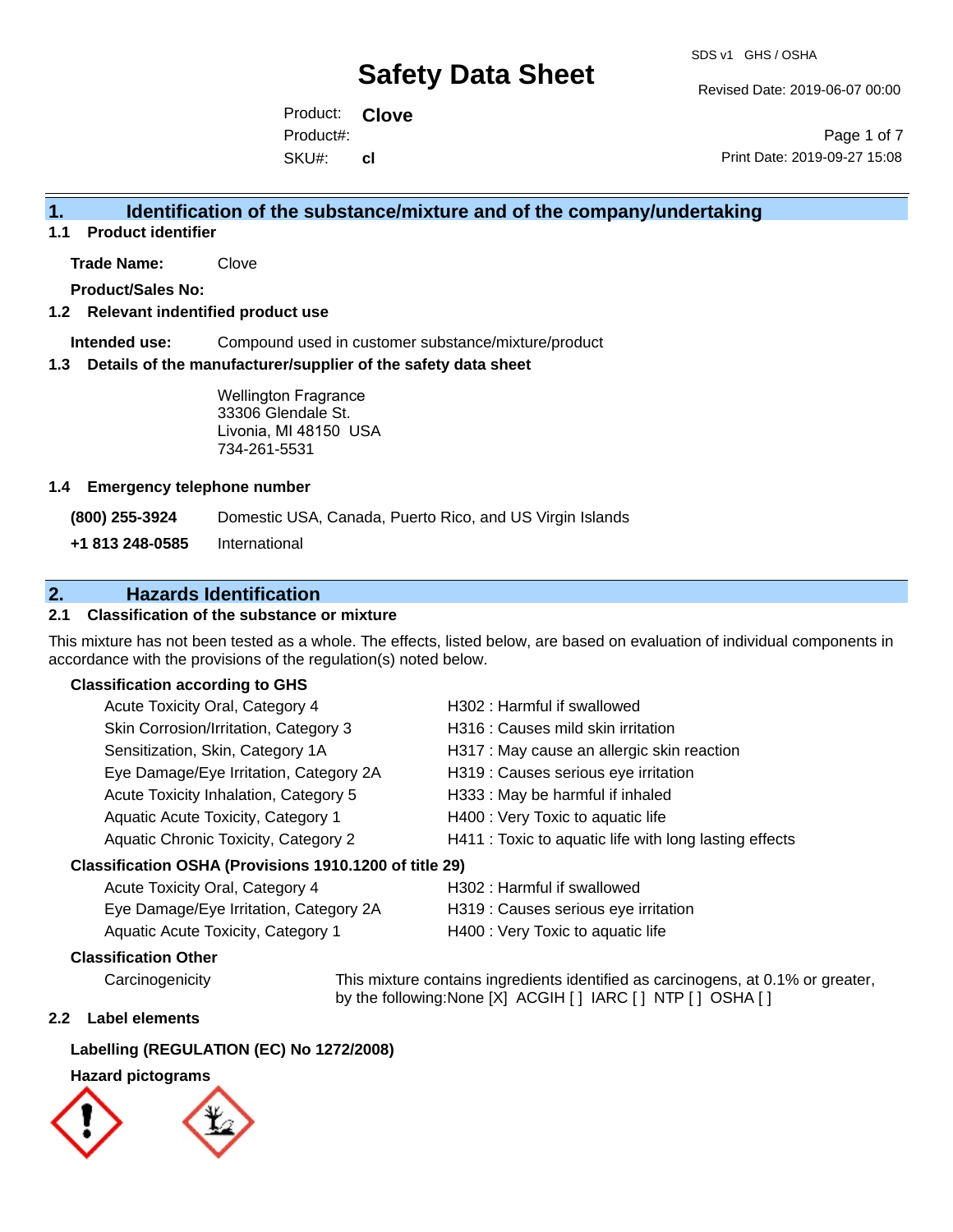Revised Date: 2019-06-07 00:00

Product: **Clove**  SKU#: Product#: **cl**

Page 2 of 7 Print Date: 2019-09-27 15:08

| <b>Signal Word: Warning</b>     |                                                                                                                                  |
|---------------------------------|----------------------------------------------------------------------------------------------------------------------------------|
| <b>Hazard statments</b>         |                                                                                                                                  |
| H <sub>302</sub>                | Harmful if swallowed                                                                                                             |
| H316                            | Causes mild skin irritation                                                                                                      |
| H317                            | May cause an allergic skin reaction                                                                                              |
| H319                            | Causes serious eye irritation                                                                                                    |
| H333                            | May be harmful if inhaled                                                                                                        |
| H400                            | Very Toxic to aquatic life                                                                                                       |
| H411                            | Toxic to aquatic life with long lasting effects                                                                                  |
| <b>Precautionary Statements</b> |                                                                                                                                  |
| <b>Prevention:</b>              |                                                                                                                                  |
| P <sub>264</sub>                | Wash hands thoroughly after handling                                                                                             |
| P <sub>270</sub>                | Do not eat, drink or smoke when using this product                                                                               |
| P <sub>272</sub>                | Contaminated work clothing should not be allowed out of the workplace                                                            |
| P273                            | Avoid release to the environment                                                                                                 |
| <b>Response:</b>                |                                                                                                                                  |
| $P301 + P312 + P330$            | IF SWALLOWED: Call a POISON CENTER or doctor/physician if you feel unwell Rinse<br>mouth                                         |
| P302 + P352                     | IF ON SKIN: Wash with soap and water                                                                                             |
| $P304 + P312$                   | IF INHALED: Call a POISON CENTER or doctor/physician if you feel unwell                                                          |
| $P305 + P351 + P338$            | IF IN EYES: Rinse cautiously with water for several minutes Remove contact lenses if<br>present and easy to do. continue rinsing |
| $P333 + P313$                   | If skin irritation or a rash occurs: Get medical advice/attention                                                                |
| $P337 + P313$                   | If eye irritation persists: Get medical advice/attention                                                                         |
| P363                            | Wash contaminated clothing before reuse                                                                                          |
| P391                            | <b>Collect Spillage</b>                                                                                                          |

#### **2.3 Other Hazards**

#### **no data available**

# **3. Composition/Information on Ingredients**

## **3.1 Mixtures**

This product is a complex mixture of ingredients, which contains among others the following substance(s), presenting a health or environmental hazard within the meaning of the UN Globally Harmonized System of Classification and Labeling of Chemicals (GHS):

| CAS#<br>Ingredient                  | EC#       | Conc.<br>Range | <b>GHS Classification</b>    |
|-------------------------------------|-----------|----------------|------------------------------|
| 120-51-4<br><b>Benzyl Benzoate</b>  | 204-402-9 | $60 - 70 %$    | H302; H313; H400; H411       |
| $97 - 53 - 0$<br>Eugenol            | 202-589-1 | $30 - 40%$     | H303; H316; H317; H319; H401 |
| $87 - 44 - 5$<br>beta-Caryophyllene | 201-746-1 | $5 - 10 \%$    | H304; H317; H413             |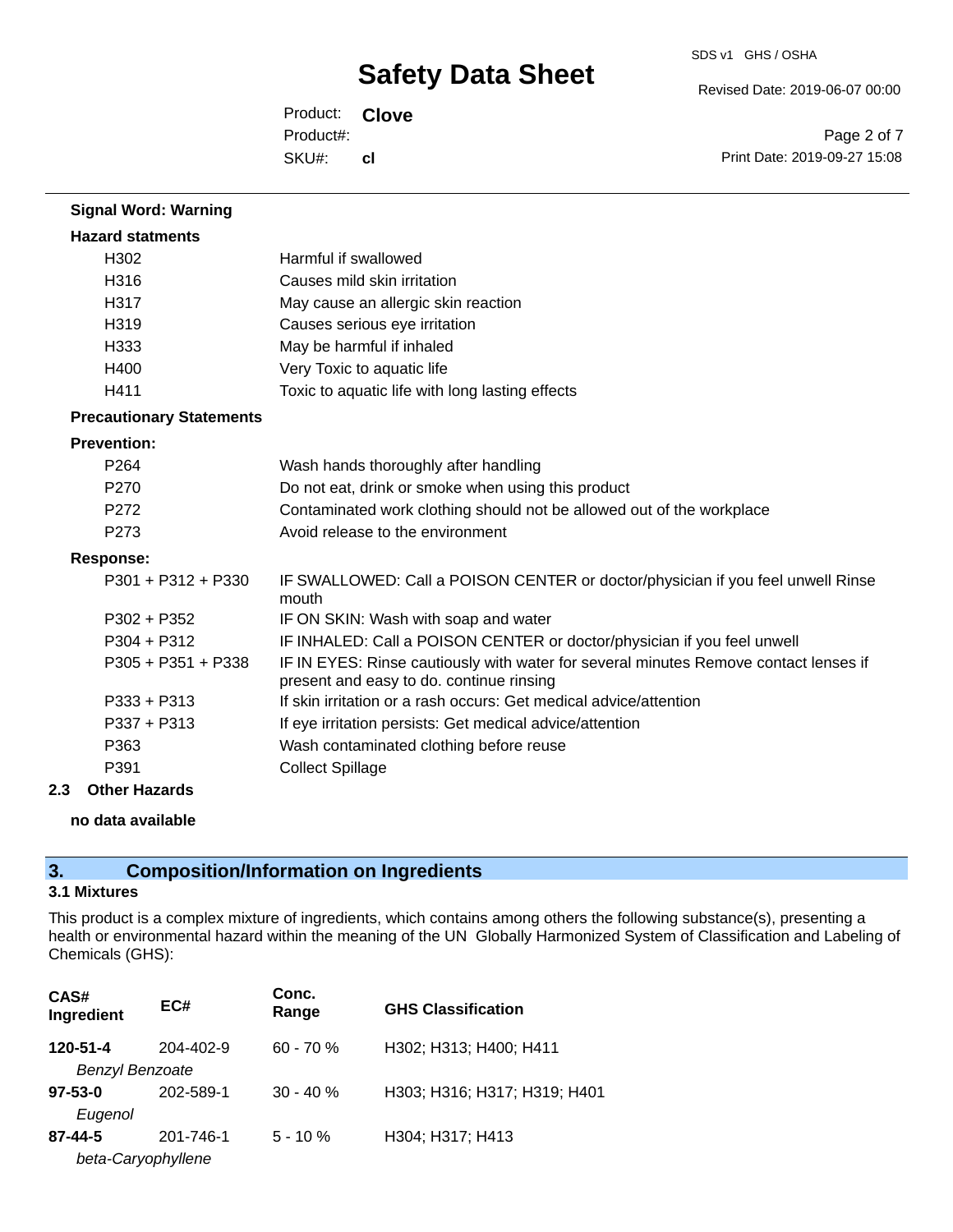SDS v1 GHS / OSHA

Revised Date: 2019-06-07 00:00

Print Date: 2019-09-27 15:08

Page 3 of 7

Product: **Clove**  SKU#: Product#: **cl**

| CAS#<br>Ingredient                                                             | EC#                                               | Conc.<br>Range                                                      | <b>GHS Classification</b>                                                                       |  |
|--------------------------------------------------------------------------------|---------------------------------------------------|---------------------------------------------------------------------|-------------------------------------------------------------------------------------------------|--|
| 104-55-2                                                                       | 203-213-9                                         | $0.1 - 1.0 \%$                                                      | H303; H312; H315; H317; H319; H401                                                              |  |
| Cinnamal                                                                       |                                                   |                                                                     |                                                                                                 |  |
|                                                                                |                                                   | See Section 16 for full text of GHS classification codes            |                                                                                                 |  |
|                                                                                |                                                   |                                                                     | See Section 16 for full text of GHS classification codes which where not shown in section 2     |  |
|                                                                                |                                                   | Total Hydrocarbon Content (% $w/w$ ) = 5.17                         |                                                                                                 |  |
| $\mathbf{A}_{\cdot}$                                                           | <b>First Aid Measures</b>                         |                                                                     |                                                                                                 |  |
| 4.1                                                                            | <b>Description of first aid measures</b>          |                                                                     |                                                                                                 |  |
| Inhalation:                                                                    |                                                   |                                                                     | Remove from exposure site to fresh air and keep at rest.<br>Obtain medical advice.              |  |
| <b>Eye Exposure:</b>                                                           |                                                   |                                                                     | Flush immediately with water for at least 15 minutes.<br>Contact physician if symptoms persist. |  |
| <b>Skin Exposure:</b><br>Contact physician if symptoms persist.                |                                                   | Remove contaminated clothes. Wash thoroughly with water (and soap). |                                                                                                 |  |
| Ingestion:                                                                     | Rinse mouth with water and obtain medical advice. |                                                                     |                                                                                                 |  |
|                                                                                |                                                   |                                                                     | 4.2 Most important symptoms and effects, both acute and delayed                                 |  |
| no data available<br><b>Symptoms:</b>                                          |                                                   |                                                                     |                                                                                                 |  |
| Risks:                                                                         |                                                   |                                                                     | Refer to Section 2.2 "Hazard Statements"                                                        |  |
| 4.3 Indication of any immediate medical attention and special treatment needed |                                                   |                                                                     |                                                                                                 |  |
| Treatment:                                                                     |                                                   |                                                                     | Refer to Section 2.2 "Response"                                                                 |  |
| 5 <sub>1</sub>                                                                 | <b>Fire-Fighting measures</b>                     |                                                                     |                                                                                                 |  |
| 5.1                                                                            | <b>Extinguishing media</b>                        |                                                                     |                                                                                                 |  |
| Suitable:                                                                      |                                                   |                                                                     | Carbon dioxide (CO2), Dry chemical, Foam                                                        |  |
| Unsuitable                                                                     |                                                   |                                                                     | Do not use a direct water jet on burning material                                               |  |
|                                                                                |                                                   | 5.2 Special hazards arising from the substance or mixture           |                                                                                                 |  |
| <b>During fire fighting:</b><br>5.3 Advice for firefighters                    |                                                   |                                                                     | Water may be ineffective                                                                        |  |
| <b>Further information:</b>                                                    |                                                   |                                                                     | Standard procedure for chemical fires                                                           |  |

## **6. Accidental Release Measures**

**6.1 Personal precautions, protective equipment and emergency procedures**

Avoid inhalation and contact with skin and eyes. A self-contained breathing apparatus is recommended in case of a major spill.

#### **6.2 Environmental precautions**

Keep away from drains, soil, and surface and groundwater.

#### **6.3 Methods and materials for containment and cleaning up**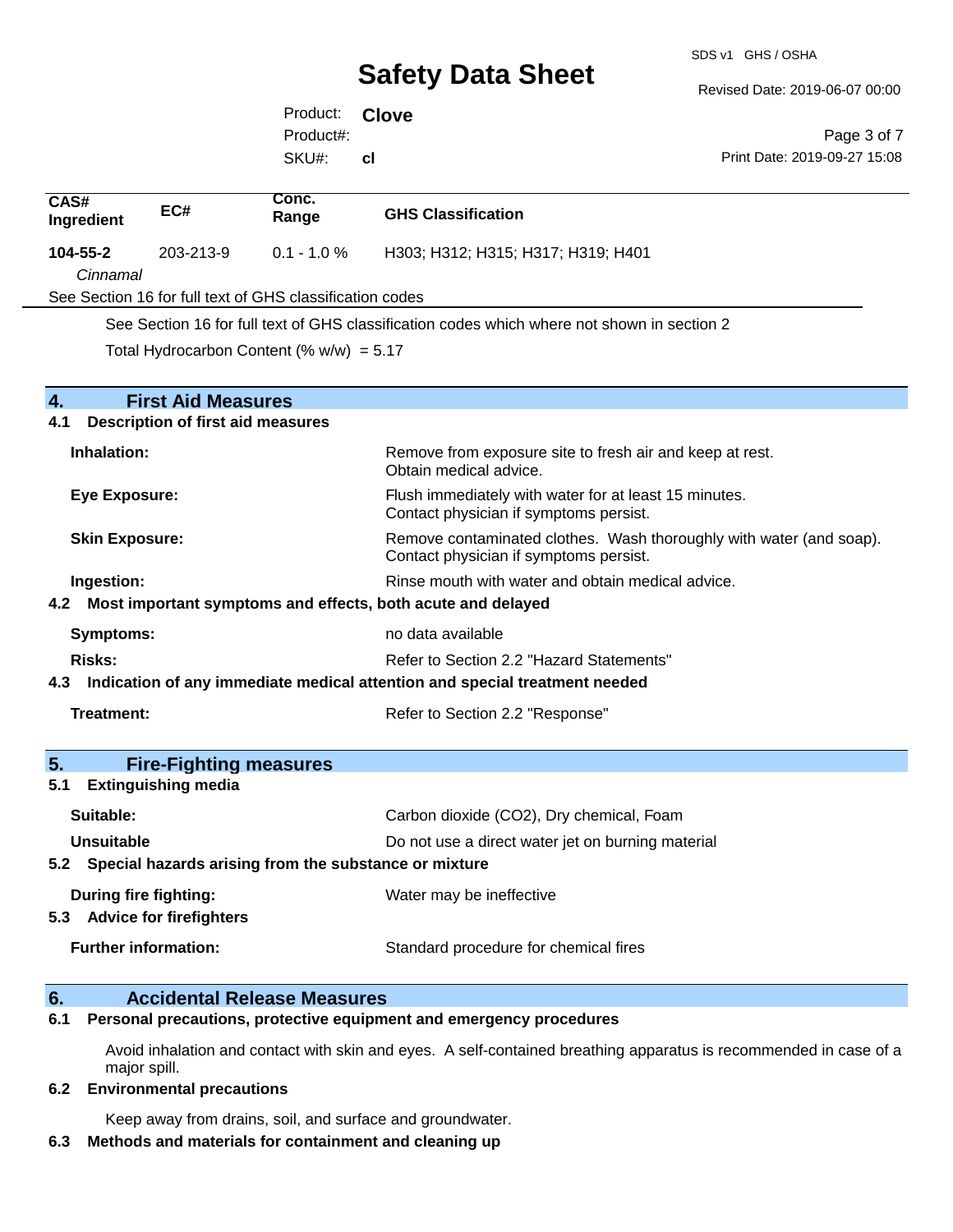Revised Date: 2019-06-07 00:00

Product: **Clove**  SKU#: Product#: **cl**

Page 4 of 7 Print Date: 2019-09-27 15:08

Clean up spillage promptly. Remove ignition sources. Provide adequate ventilation. Avoid excessive inhalation of vapors. Gross spillages should be contained by use of sand or inert powder and disposed of according to the local regulations.

#### **6.4 Reference to other sections**

Not Applicable

# **7. Handling and Storage**

#### **7.1 Precautions for safe handling**

Apply according to good manufacturing and industrial hygiene practices with proper ventilation. Do not drink, eat or smoke while handling. Respect good personal hygiene.

#### **7.2 Conditions for safe storage, including any incompatibilities**

Store in a cool, dry and ventilated area away from heat sources and protected from light in tightly closed original container. Avoid uncoated metal container. Keep air contact to a minimum.

## **7.3 Specific end uses**

No information available

#### **8. Exposure Controls/Personal Protection**

### **8.1 Control parameters**

| <b>Exposure Limits:</b>                               | Contains no substances with occupational exposure limit values.                                                                          |  |  |  |
|-------------------------------------------------------|------------------------------------------------------------------------------------------------------------------------------------------|--|--|--|
| <b>Engineering Controls:</b>                          | Use local exhaust as needed.                                                                                                             |  |  |  |
| 8.2 Exposure controls - Personal protective equipment |                                                                                                                                          |  |  |  |
| Eye protection:                                       | Tightly sealed goggles, face shield, or safety glasses with brow guards and side shields, etc.<br>as may be appropriate for the exposure |  |  |  |
| <b>Respiratory protection:</b>                        | Avoid excessive inhalation of concentrated vapors. Apply local ventilation where appropriate.                                            |  |  |  |
| <b>Skin protection:</b>                               | Avoid Skin contact. Use chemically resistant gloves as needed.                                                                           |  |  |  |

#### **9. Physical and Chemical Properties**

## **9.1 Information on basic physical and chemical properties**

| Appearance:                  | Liquid                              |
|------------------------------|-------------------------------------|
| Odor:                        | Conforms to Standard                |
| Color:                       | Pale Yellow to Golden Yellow (G3-4) |
| <b>Viscosity:</b>            | Liquid                              |
| <b>Freezing Point:</b>       | Not determined                      |
| <b>Boiling Point:</b>        | Not determined                      |
| <b>Melting Point:</b>        | Not determined                      |
| <b>Flashpoint (CCCFP):</b>   | >200 F (93.33 C)                    |
| <b>Auto flammability:</b>    | Not determined                      |
| <b>Explosive Properties:</b> | None Expected                       |
| <b>Oxidizing properties:</b> | None Expected                       |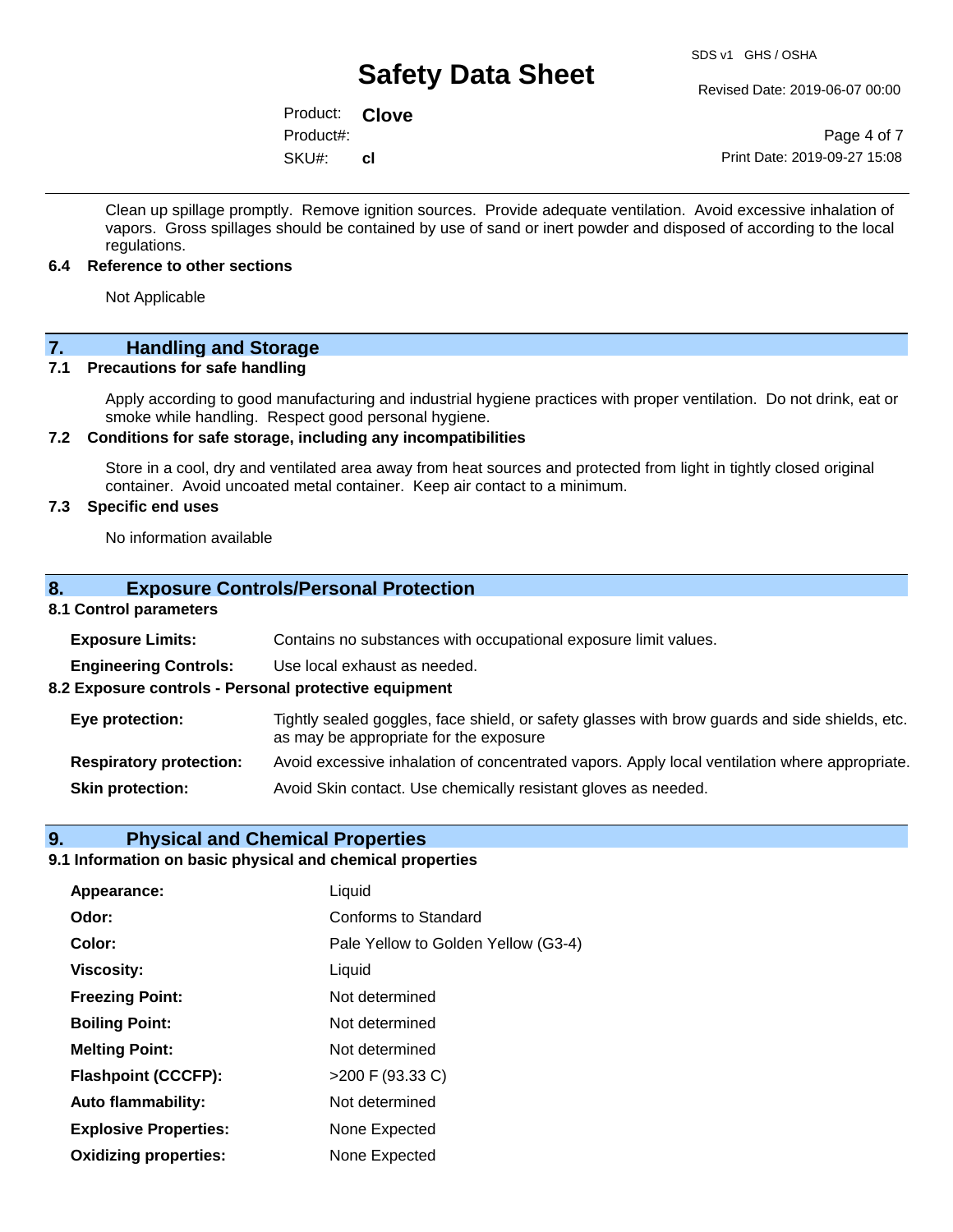#### SDS v1 GHS / OSHA

# **Safety Data Sheet**

Revised Date: 2019-06-07 00:00

| Product: Clove |           |                              |
|----------------|-----------|------------------------------|
| Product#:      |           | Page 5 of 7                  |
| SKU#:          | <b>CI</b> | Print Date: 2019-09-27 15:08 |

| Vapor Pressure (mmHg@20 C): | 0.0069 |
|-----------------------------|--------|
| %VOC:                       | 0.01   |
| Specific Gravity @ 25 C:    | 1.0870 |
| Density $@25C$ :            | 1.0840 |
| Refractive Index @ 20 C:    | 1.5540 |
| Soluble in:                 | Oil    |

# **10. Stability and Reactivity**

| 10.1 Reactivity                         | None                                               |
|-----------------------------------------|----------------------------------------------------|
| <b>10.2 Chemical stability</b>          | Stable                                             |
| 10.3 Possibility of hazardous reactions | None known                                         |
| 10.4 Conditions to avoid                | None known                                         |
| 10.5 Incompatible materials             | Strong oxidizing agents, strong acids, and alkalis |
| 10.6 Hazardous decomposition products   | None known                                         |

# **11. Toxicological Information**

#### **11.1 Toxicological Effects**

Acute Toxicity Estimates (ATEs) based on the individual Ingredient Toxicity Data utilizing the "Additivity Formula"

| Acute toxicity - Oral - (Rat) mg/kg                | (LD50: 1749.0140) Harmful if swallowed                   |
|----------------------------------------------------|----------------------------------------------------------|
| Acute toxicity - Dermal - (Rabbit) mg/kg           | Not classified - the classification criteria are not met |
| Acute toxicity - Inhalation - (Rat) mg/L/4hr       | (LD50: 54.1203) May be harmful if inhaled                |
| <b>Skin corrosion / irritation</b>                 | May be harmful if inhaled                                |
| Serious eye damage / irritation                    | Causes serious eye irritation                            |
| <b>Respiratory sensitization</b>                   | Not classified - the classification criteria are not met |
| <b>Skin sensitization</b>                          | May cause an allergic skin reaction                      |
| <b>Germ cell mutagenicity</b>                      | Not classified - the classification criteria are not met |
| Carcinogenicity                                    | Not classified - the classification criteria are not met |
| <b>Reproductive toxicity</b>                       | Not classified - the classification criteria are not met |
| Specific target organ toxicity - single exposure   | Not classified - the classification criteria are not met |
| Specific target organ toxicity - repeated exposure | Not classified - the classification criteria are not met |
| <b>Aspiration hazard</b>                           | Not classified - the classification criteria are not met |

## **12. Ecological Information**

**12.1 Toxicity**

**Acute acquatic toxicity Very Toxic to aquatic life Toxicity Data on soil no data available no data available** 

**Chronic acquatic toxicity Toxic to aquatic life with long lasting effects**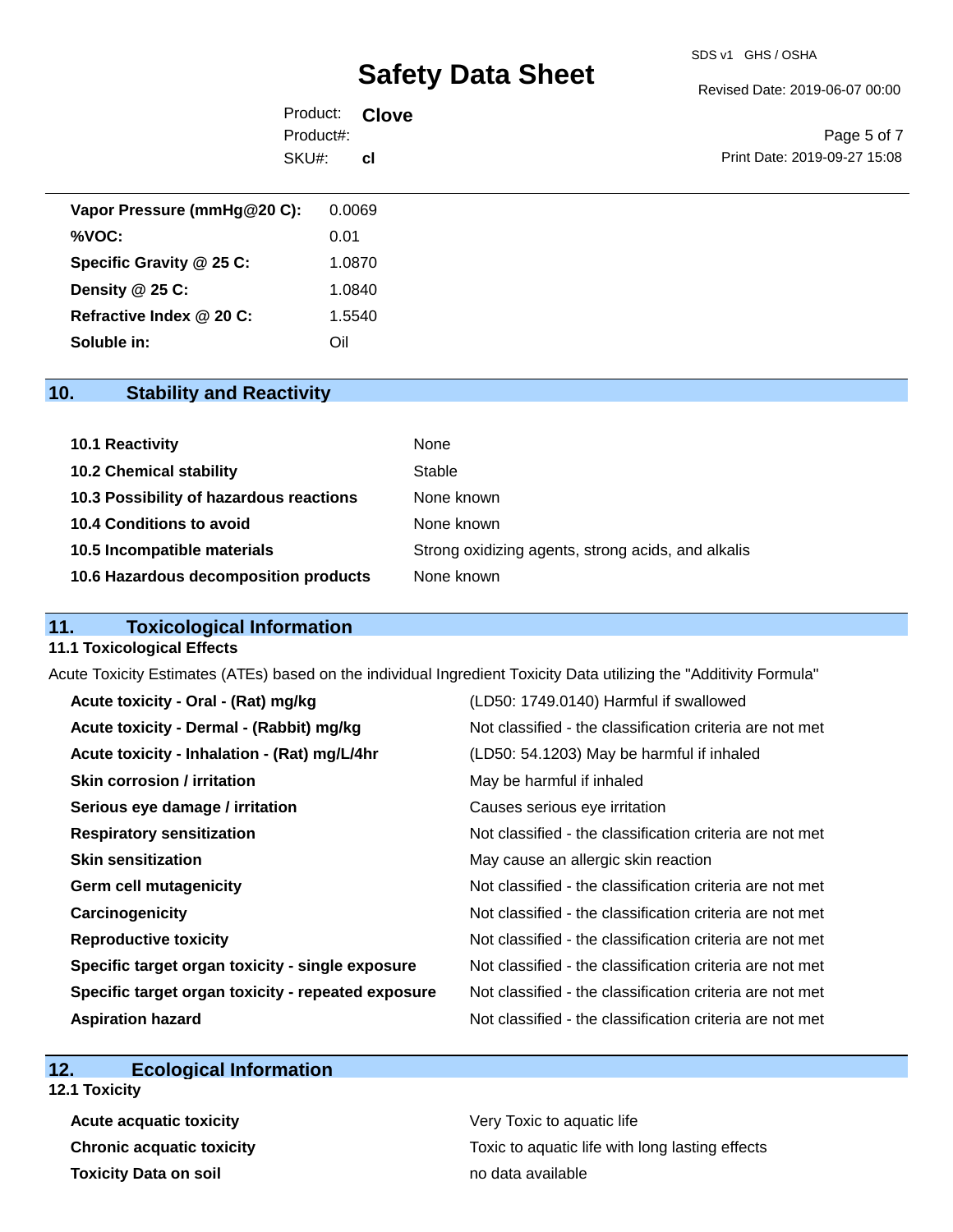SDS v1 GHS / OSHA

Revised Date: 2019-06-07 00:00

| Product: <b>Clove</b> |     |                              |
|-----------------------|-----|------------------------------|
| Product#:             |     | Page 6 of 7                  |
| SKU#:                 | cl. | Print Date: 2019-09-27 15:08 |
|                       |     |                              |

| <b>Toxicity on other organisms</b> | no data available |  |
|------------------------------------|-------------------|--|
|                                    |                   |  |
| 12.2 Persistence and degradability | no data available |  |
| 12.3 Bioaccumulative potential     | no data available |  |
| 12.4 Mobility in soil              | no data available |  |
| 12.5 Other adverse effects         | no data available |  |
|                                    |                   |  |

## **13. Disposal Conditions**

## **13.1 Waste treatment methods**

Do not allow product to reach sewage systems. Dispose of in accordance with all local and national regulations. Send to a licensed waste management company.The product should not be allowed to enter drains, water courses or the soil. Do not contaminate ponds, waterways or ditches with chemical or used container.

# **14. Transport Information**

| <b>Marine Pollutant</b>                                              | Yes. Ingredient of greatest environmental impact:<br>120-51-4 : (60 - 70 %) : Benzyl Benzoate |                                     |                   |                                                              |               |  |  |
|----------------------------------------------------------------------|-----------------------------------------------------------------------------------------------|-------------------------------------|-------------------|--------------------------------------------------------------|---------------|--|--|
| Regulator                                                            |                                                                                               | <b>Class</b>                        | <b>Pack Group</b> | <b>Sub Risk</b>                                              | UN-nr.        |  |  |
| U.S. DOT (Non-Bulk)                                                  |                                                                                               | Not Regulated - Not Dangerous Goods |                   |                                                              |               |  |  |
| <b>Chemicals NOI</b>                                                 |                                                                                               |                                     |                   |                                                              |               |  |  |
| <b>ADR/RID (International Road/Rail)</b>                             |                                                                                               |                                     |                   |                                                              |               |  |  |
| <b>Environmentally Hazardous</b><br>Substance, Liquid, n.o.s.        |                                                                                               | 9                                   | $\mathbf{III}$    |                                                              | <b>UN3082</b> |  |  |
| <b>IATA (Air Cargo)</b>                                              |                                                                                               |                                     |                   |                                                              |               |  |  |
| <b>Environmentally Hazardous</b><br>Substance, Liquid, n.o.s.        |                                                                                               | 9                                   | Ш                 |                                                              | <b>UN3082</b> |  |  |
| <b>IMDG (Sea)</b>                                                    |                                                                                               |                                     |                   |                                                              |               |  |  |
| <b>Environmentally Hazardous</b><br>Substance, Liquid, n.o.s.        |                                                                                               | 9                                   | $\mathbf{III}$    |                                                              | <b>UN3082</b> |  |  |
| 15.<br><b>Regulatory Information</b>                                 |                                                                                               |                                     |                   |                                                              |               |  |  |
| <b>U.S. Federal Regulations</b>                                      |                                                                                               |                                     |                   |                                                              |               |  |  |
| <b>TSCA (Toxic Substance Control Act)</b>                            |                                                                                               |                                     |                   | All components of the substance/mixture are listed or exempt |               |  |  |
| 40 CFR(EPCRA, SARA, CERCLA and CAA)<br><b>U.S. State Regulations</b> |                                                                                               |                                     |                   | This product contains NO components of concern.              |               |  |  |
| <b>California Proposition 65 Warning</b>                             |                                                                                               |                                     |                   | This product contains the following components:              |               |  |  |
| 94-59-7                                                              | $202 - 345 - 4$ 0.01 - 0.1%                                                                   | Safrole (Natural Source)            |                   |                                                              |               |  |  |
| $93 - 15 - 2$                                                        | 202-223-0  0.01 - 0.1%                                                                        | Methyl Eugenol (Natural Source)     |                   |                                                              |               |  |  |
| <b>Canadian Regulations</b>                                          |                                                                                               |                                     |                   |                                                              |               |  |  |

**DSL DSL 100.00%** of the components are listed or exempt.